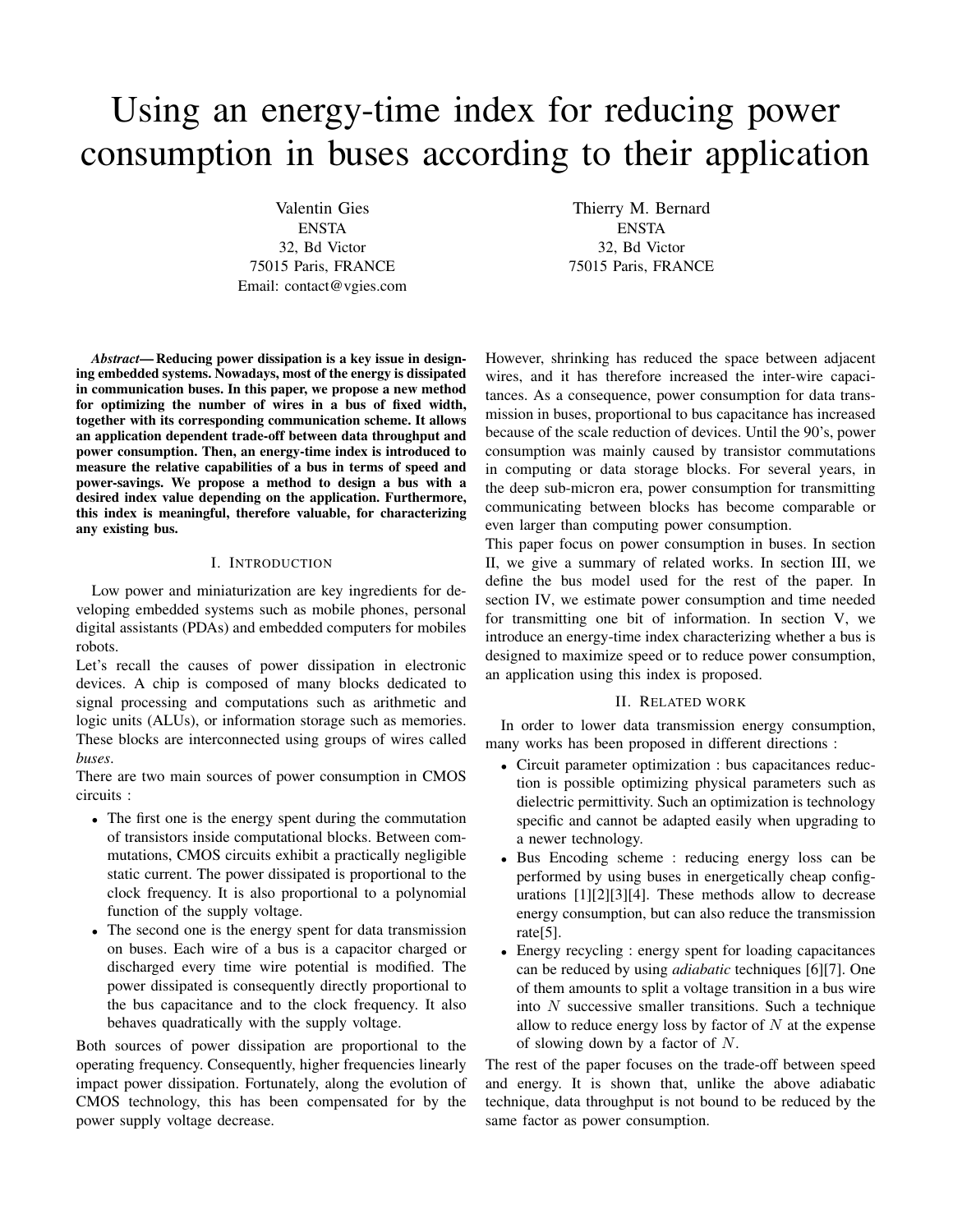#### III. BUS MODEL

Let's define the bus model used throughout this paper. In the past, the pin number and the communication protocol of IC components was fixed. Nowadays, to increase efficiency, designers interconnect pre-designed cores often having a flexible interface. That means the number of wires composing interconnection buses can be adapted as needed. However, cores are placed in order to minimize space, and buses are placed later. Consequently, buses width is often highly constrained and the only parameter that can be set freely is the number of wires composing the bus.

In deep sub-micron technology, there are 2 different types of capacitances responsible for power loss in buses, *wire-metal planes capacitances* and *inter-wire capacitances*. The first one is fixed for a given technology, whereas the second one depends on the distance between adjacent wires. Using more wires in fixed-width bus allows to communicate faster, but also reduce the distance between wires, increasing the interwire capacitance, and therefore increasing power consumption. This trade-off is studied in section V. The bus model used is a simplified version of [8] and is depicted in Fig. 1. The potential of a wire is  $0$  or  $V$  depending on its binary value:  $0$  or  $1$ 

Considering a n-wire bus of fixed width L, distance between



Fig. 1. Bus model

2 wires is :

$$
D = \frac{L - n \ W}{n + 1}
$$

Consequently, the inter-wire capacitance is :

 $\overline{I}$ 

$$
C_{inter} = \frac{\alpha}{\frac{L}{nW} - 1}
$$

with  $\alpha$  the inter-wire capacitance when distance between wires is equal to  $W$ . This constant depends on the technology used. Metal-wire capacitance  $C_{mw}$  also depends on technology but is supposed not to depend on  $n$ . We have :

# $C_{mw} = \beta$

## IV. CALCULATING BUS POWER AND TIME NEEDED FOR TRANSMITTING DATA

As shown in previous sections, energy dissipated in buses is related to wire capacitances and to the number of wires used for communicating. To reduce the power consumption, a first solution is to reduce the number of wires composing the fixed-width bus, thus reducing the inter-wire capacitance. A second solution is to reduce the number of wires for which the potential changes at each clock cycle, thus reducing the number of capacitances to load. Obviously, these reductions also affect the amount of data sent at each clock cycle.

Actually, these reductions allow to trade-off speed for power consumption, as will be shown in section V. For the moment, we evaluate the power needed to transfer data through a n-wire bus with at most  $k$  wires changing at each clock cycle and the time needed for this transmission. Values are calculated per bit transmitted.

First, average power consumption is evaluated in the case of changing exactly  $k$  out of  $n$  wire potentials, and then in the case of changing at most  $k$  out of  $n$  wire potentials.

### *A. Power for changing exactly* k *out of* n *wire potentials*

Energy is spent in buses when the capacitance loads of wires changes. Power for changing the potential of a wire is computed using the following formula :

$$
P = C V^2
$$

where  $C$  is the capacitances of wires having there loads modified,  $V$  is the supply voltage.  $C$  includes metal-wire capacitance  $C_{mw}$  and inter-wires capacitances  $C_{inter}$ . When a wire potential is changed,  $C_{mw}$  load always changes simultaneously. Concerning  $C_{inter}$ , its load changes only if adjacent wires are not simultaneously modified in the same way. Depending on the situation, power used for modifying a wire potential is finally :

$$
P = (C_{mw} + x C_{inter}) V^2, \ x \in [0; 4]
$$

 $x$  depends on the transitions of the wire neighbors (for example,  $x = 4$  for a wire going from 0 to V between two wires going from  $V$  to 0). Using low-value  $x$  has been investigated in bus encoding methods (cf. section II).

Our work does not deal with this kind of power reduction (however they can be used complementarily), therefore every bus transition is equiprobable [9]. Thus, in the next sections,it will be correct to base derivations on the average power consumption. Now, the average energy spent for a wire transition is :

$$
P = (C_{mw} + 2 C_{inter}) V^2
$$

Changing  $k$  wire potentials will statistically cost  $k$  times as much as changing 1 wire potential. Power consumption when using  $k$  wires is then :

$$
P_k(n) = k\beta + k \frac{\alpha}{\frac{L}{nW} - 1}
$$

## *B. Power for changing at most* k *out of* n *wire potentials*

The above formula shows that the consumption increases linearly with  $k$ . Using several low  $k$  values for communicating among a bus seems to be a interesting solution for optimizing power consumption. Let's study a communication scheme allowing to change at most  $k$  out of  $n$  wire potentials

The average power needed for changing the state of at most k wires out of n is an arithmetical mean of  $P_m(n)$ ,  $m \in [0; k]$ . Each term is weighted by its corresponding number of transition configurations. This number is  $\binom{k}{n}$  for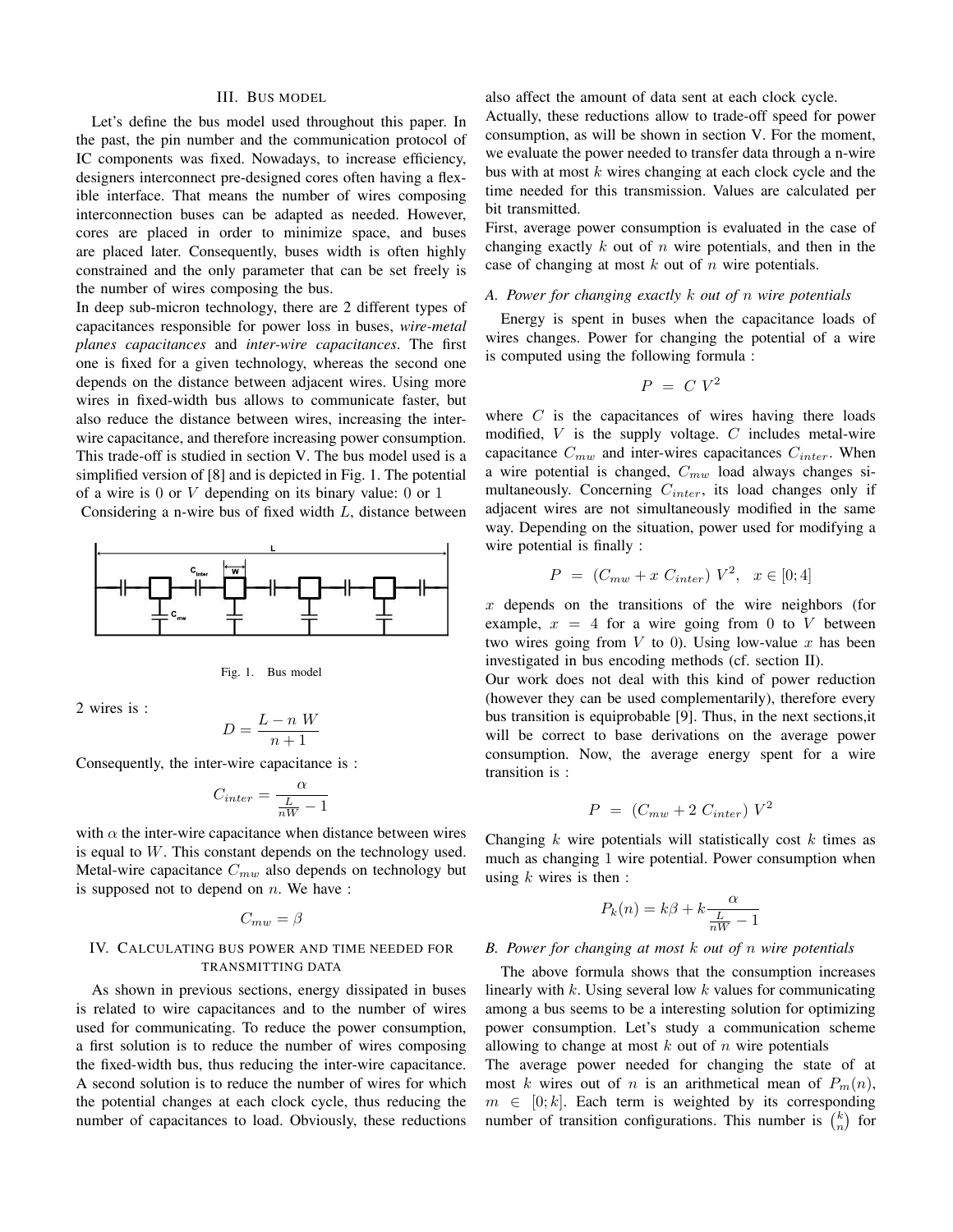a transition involving exactly  $k$  out of  $n$  wires. Finally, the power consumption corresponding to a transmission of at most  $k$  out of  $n$  wires is :

$$
P(n,k) = \frac{\sum_{m=0}^{k} \binom{m}{n} P_m(n)}{\sum_{m=0}^{k} \binom{m}{n}}
$$

# *C. Power and time needed per bit transmitted*

The power consumption evaluated in IV-B allows to change at most  $k$  out of  $n$  wires at each clock cycle. This bus transition encodes  $\sum_{m=0}^{k} \binom{m}{n}$  combinations, corresponding to the following number of bits :

$$
Nb_{bits}(n,k) = log_2\left(\sum_{m=0}^{k} {m \choose n}\right)
$$

Consequently, the average power needed for transmitting each data bit is :

$$
P_{1bit}(n,k) = \frac{\sum_{m=0}^{k} {m \choose n} P_m(n)}{\left(\sum_{m=0}^{k} {m \choose n}\right) \log_2\left(\sum_{m=0}^{k} {m \choose n}\right)}
$$

The average time needed for transmitting each data bit is :

$$
T_{1bit}(n,k) = \frac{1}{f \log_2\left(\sum_{m=0}^k {m \choose n}\right)}
$$

where f is the frequency of the clock cycles.

## *D. Application*

An application example is presented in Fig.2 and Fig.3 considering a bus having a fixed width  $L = 9\lambda$ , with wires having a width  $W = 1\lambda$ , where  $\lambda$  is a length unit depending on the technology chosen. Under these conditions, the bus can be composed of a maximum of 8 wires.

Fig.2 shows for different values of  $k$ , the power and the time needed to send each data bit in a 8-wire bus using at most  $k$ wires. As explained before, increasing  $k$  increases the power consumption (there is more activity on the bus) and reduces the transmission time. Fig.3 shows for different values of  $n$ , the power and the time needed to send each data bit in a  $n$  wire bus using at most 1 wire. Increasing  $n$  increases the power consumption (inter-wire capacitances are bigger), but reduces transmission time (there are more possible combinations on the bus). Both examples are an illustration of the trade-off between speed and power consumption.

Let's determine the range of variation for power consumption and transmission speed corresponding to the situation above( $L = 9\lambda$  and  $W = \lambda$ ). The minimum power consumption (corresponding to  $n = 1$  and  $k = 1$ ) is 16 times smaller than the biggest one (corresponding to  $n = 8$  and  $k = 8$ ). However, between this 2 extreme cases, speed as been divided by 8.

As shown in this basic example, the range of power consumption and communication speed is very wide even in a small size bus and our method allows to adapt the bus set-up to a wide range of communication cases.



Fig. 2. Power and time consumption for transmitting each data bit in a 8 wire bus using at most k wires at each clock cycle



Fig. 3. Power and time consumption for transmitting each data bit in a n wire bus using at most 1 wire at each clock cycle

To determine whether a bus is a power-saving one or a fastoperating one, we propose in next section to introduce an energy-time index characterizing its behavior.

# V. ENERGY-TIME INDEX FOR BUS OPTIMIZATION AND CHARACTERIZATION

Depending on the application, the trade-off between energy consumption and information throughput can be adjusted for reducing power or increasing throughput. This choice has an important impact on the design of the bus. Obviously, highspeed buses will have as much wires as possible and will exploit all transition configurations including the most power consuming ones (where there is a transition on each wire). In contrast, power-saving buses will use a smaller number of wires with transitions on only a small proportion of them. To characterize the behavior of a bus design, we introduce an energy-time index indicating whether a bus design allows fast communications or is power-saving.

## *A. Energy-time index and bus optimization*

Let's define  $\gamma \in [0;1]$  as an energy time index for characterizing the relative weight of speed and power-saving in a bus design.  $\gamma = 1$  will lead to optimize the bus for communication speed only, whereas  $\gamma = 0$  will lead to minimize power consumption only. The bus set-up will be determined by maximizing an efficiency function given a constraint represented by  $\gamma$  on the bus behavior. To do so, we propose to use the following efficiency function :

$$
E_{ff}(n,k) = \frac{(Nb_{bits}(n,k))^{\gamma}}{(P_{1bit}(n,k))^{1-\gamma}}
$$